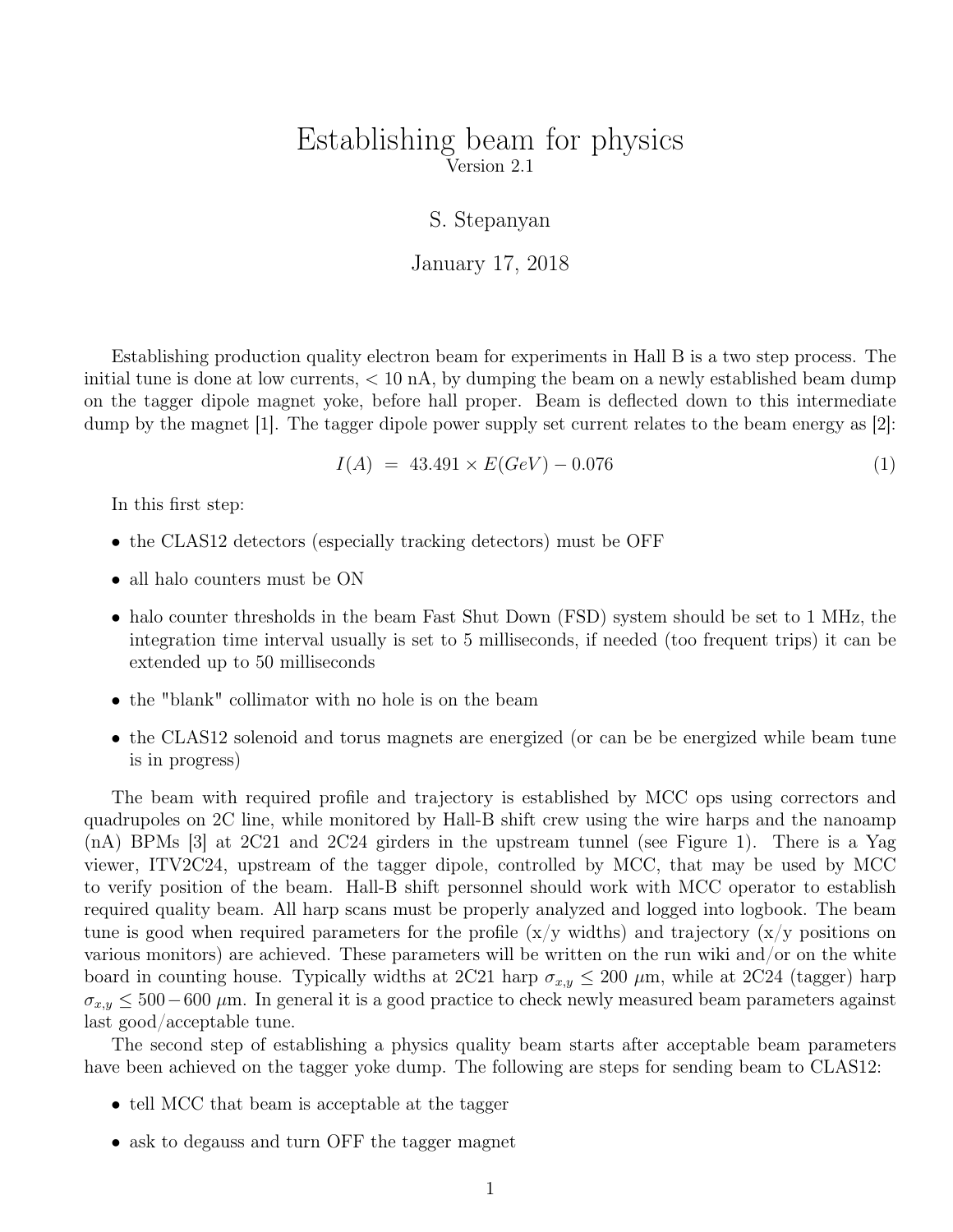|                 |               |           | Description          | Name      | $L$ (neters) |
|-----------------|---------------|-----------|----------------------|-----------|--------------|
|                 |               |           | <b>SLM</b>           | ISR2C20   | $-44.3$      |
|                 |               |           | Green shield walll   |           |              |
|                 |               |           | Stripline BPM        | IPM2C21   | $-41.4$      |
|                 |               |           | Quadruple            | MQR2C21   | $-41.1$      |
|                 |               |           | Horizontal corrector | MBC2C21H  | $-40.6$      |
|                 |               |           | Vertical corrector   | MBC2C21V  | $-40.1$      |
|                 |               |           | Quadruple            | MQA2C21A  | $-39.6$      |
|                 |               |           | Horizontal corrector | MBC2C21AH | $-39.1$      |
|                 |               |           | Beam viewer          | ITV2C21   | $-38.9$      |
|                 |               |           | Wire Harp            | IHA2C21   | $-38.8$      |
|                 |               |           | $nA-BPM$             | IPM2C21A  | $-37.6$      |
|                 | Moller Pol.   |           | Stripline BPM        | IPM2C22   | $-26.9$      |
|                 |               |           | Quadruple            | MQK2C22   | $-26.5$      |
|                 |               |           | Horizontal corrector | MBC2C22H  | $-26.2$      |
|                 |               |           | Quadruple            | MQK2C23   | $-25.8$      |
|                 |               |           | Vertical corrector   | MBC2C23V  | $-25.5$      |
|                 |               |           | Quadruple            | MQK2C24   | $-24.9$      |
| 1st Raster Pair |               | $nA-BPM$  | IPM2C24A             | $-24.5$   |              |
|                 |               | Wire Harp | IHA2C24              | $-22.0$   |              |
|                 |               |           | Beam viewer          | ITV2C24   | $-21.8$      |
|                 |               |           | Hall-B tagger dipole | TAGGERB   | $-17.6$      |
|                 |               |           | Hall-B collimator    | ETA2H00   | $-17.0$      |
|                 |               |           | Stripline BPM        | IPM2H00   | $-12.3$      |
| Halo Coun.      |               | Quadruple | MQA2H00              | $-11.9$   |              |
|                 |               | Quadruple | MQA2H00A             | $-11.6$   |              |
|                 |               |           | Horizontal corrector | MBD2H00H  | $-11.3$      |
|                 |               |           | Vertical corrector   | MBD2H00V  | $-11.1$      |
|                 |               |           | Quadruple            | MQB2H01   | $-8.6$       |
|                 |               |           | $nA-BPM$             | IPM2H01   | $-8.0$       |
|                 | <b>Target</b> |           | Wire harp            | IHA2H01A  | $-7.5$       |
|                 | <b>BOM</b>    |           | Center of the hall   |           | 0            |
|                 |               |           | Stripline BPM        | IPM2H02   | 13.5         |
|                 |               |           | SVT collimator       | ETA2H02   | 14.1         |
|                 |               |           | Wire harp            | IHA2H02A  | 14.8         |
|                 |               |           | Dipole 1             | MFC2H02A  | 15.3         |
|                 |               | SdH       | HPS target           | ETA2HHPS  | 17.0         |
|                 |               |           | Spectrometer Dipole  | MFC2H02B  | 17.5         |
|                 |               |           | Dipole 2             | MFC2H02C  | 19.7         |
|                 |               |           | Beam viewer          | ITV2H04   | 24.0         |
|                 |               |           | Dump, Faraday cup    | IFY2H04   | 27.0         |

Figure 1: Bemaline elements from the green shield wall to Faraday cup dump.

- $\bullet\,$  position 20 mm diameter collimator on the beam
- halo counter FSD setup should be the same as in the previous step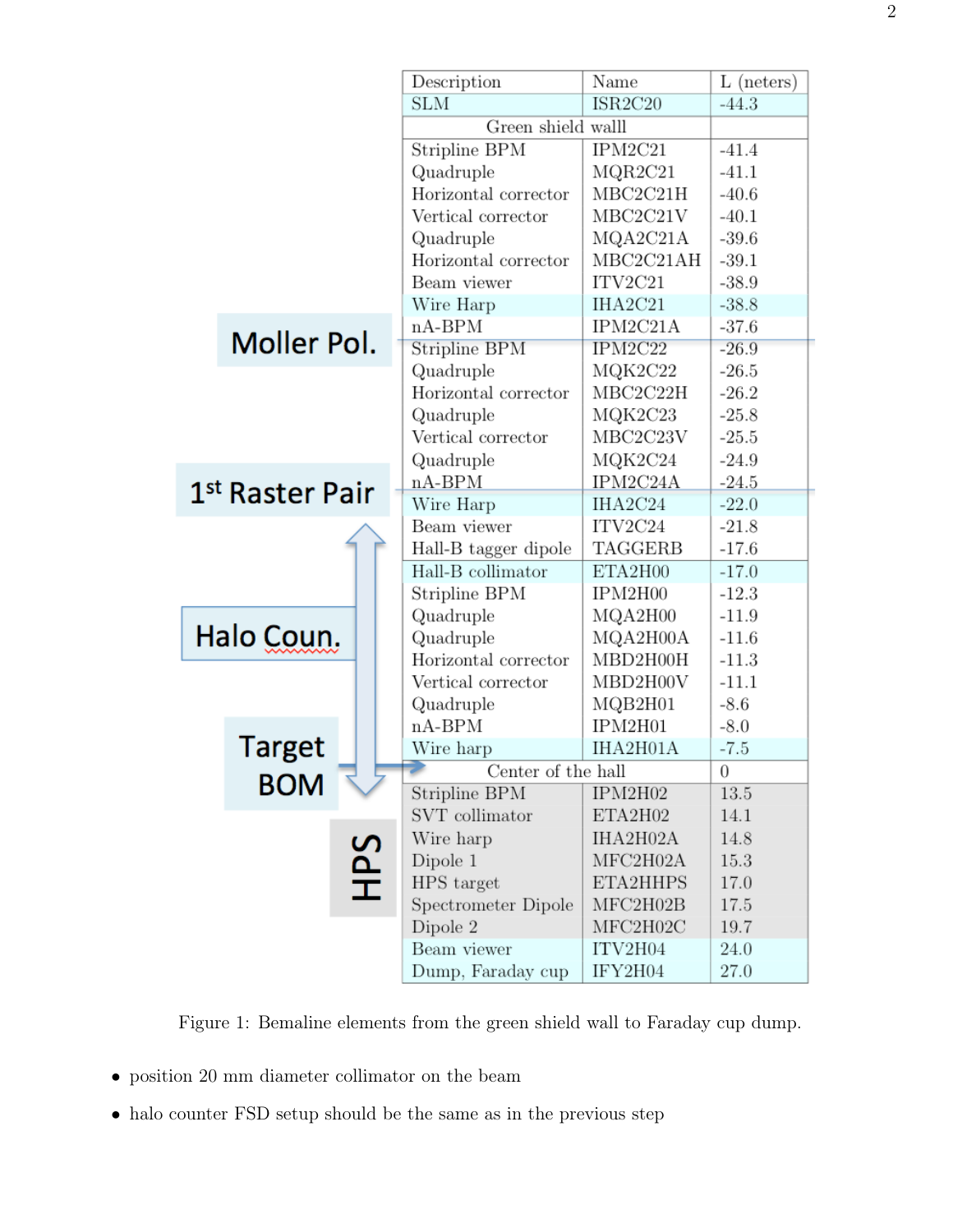- when ready ask MCC to send  $\sim$  5 nA beam straight to the electron dump, at the end of the Hall B beamline where Faraday cup is located
- verify that beam goes to the dump
	- a. make sure beam is clearly visible on the downstream viewer, use Chromox screen<sup>1</sup>. Beam should be within 10 mm (2-tick marks) around the center
	- b. make sure that Faraday cup beam current reading and the beam currents on 2C21 and 2C24 BPMs are consistent (should not be different more then few %)

The beam profile and position adjustments on the target will be done using correctors and quadrupoles on 2C22/2C23/2C24 girders in the upstream tunnel and 2H00 girder in the hall. The last one is the closest to the target (∼ 10m upstream) and will be used to focus beam at the target location to achieve required size (preferably  $< 300 \mu m$ ). The profile and position of the beam on the CLAS12 target will be checked using a 3-wire harp 2H01A mounted about 5 meters upstream of the CLAS12 target and 2H01 nA BPM (stripline BPM on 2H00 will not work at low currents). The 2H01A harp measures the beam profile and its projected position along x-, y-, and 45◦ axes. After physics quality beam is established based on the profile, beam position on the cryo target cell must be adjusted based on the lowest rates on the downstream halo counters and on BOM. Procedure for adjusting the beam on the target is the following:

- ask MCC operator to move beam on 2H01 BPM by 0.1 mm steps up and down, vertical direction
- record rates on halo counters and on BOM for each step. Stop moving in the given direction when rates go more more than  $\times 10$  from where you started
- analyze rates as a function of position, find a position on 2H01 corresponding to the mid point of the two extreme ends where rates were highest. Ask MCC operator to position the beam on that position on 2H01 nA BPM
- repeat everything for horizontal alignment, moving the beam to left and right
- set orbit lock using found vertical and horizontal positions on 2H01

After high quality beam was established and properly aligned, the beam orbit lock system should be engaged. This system incorporates position readings from the BPMs (2H01 and 2H00 if currents are high enough) to regulate currents in the horizontal and vertical corrector dipoles to minimize beam motion at the target. The final step in establishing the production running conditions is setting limits on the halo counter and BOM rates for FSD system. If beam moves unexpectedly and gets close to an obstacles, e.g. collimator walls or to the thick parts of the target cell, count rates on the beam halo monitors and on the BOM will increase. The appropriate rate limits will depend on actual run conditions and the target, and will be noted on the white board in the counting room and/or on the run wiki. General prescription for setting a limit for FSD input rate of N(Hz) for a trip time interval of  $\delta t$  is:

$$
N_{thr} = N + n_{\sigma} \times \sqrt{\frac{N}{\delta t}}
$$

where  $n_{\sigma}$  is how far from mean value we want the trip to acquire. For example, for  $\delta t = 5$  ms,  $n_{\sigma} = 5$ . will mean one false tripe every 5 hour. In order to avoid frequent false trips and allow some overhead

<sup>&</sup>lt;sup>1</sup>At low energies beam spot may not be clearly visible at 5 nA